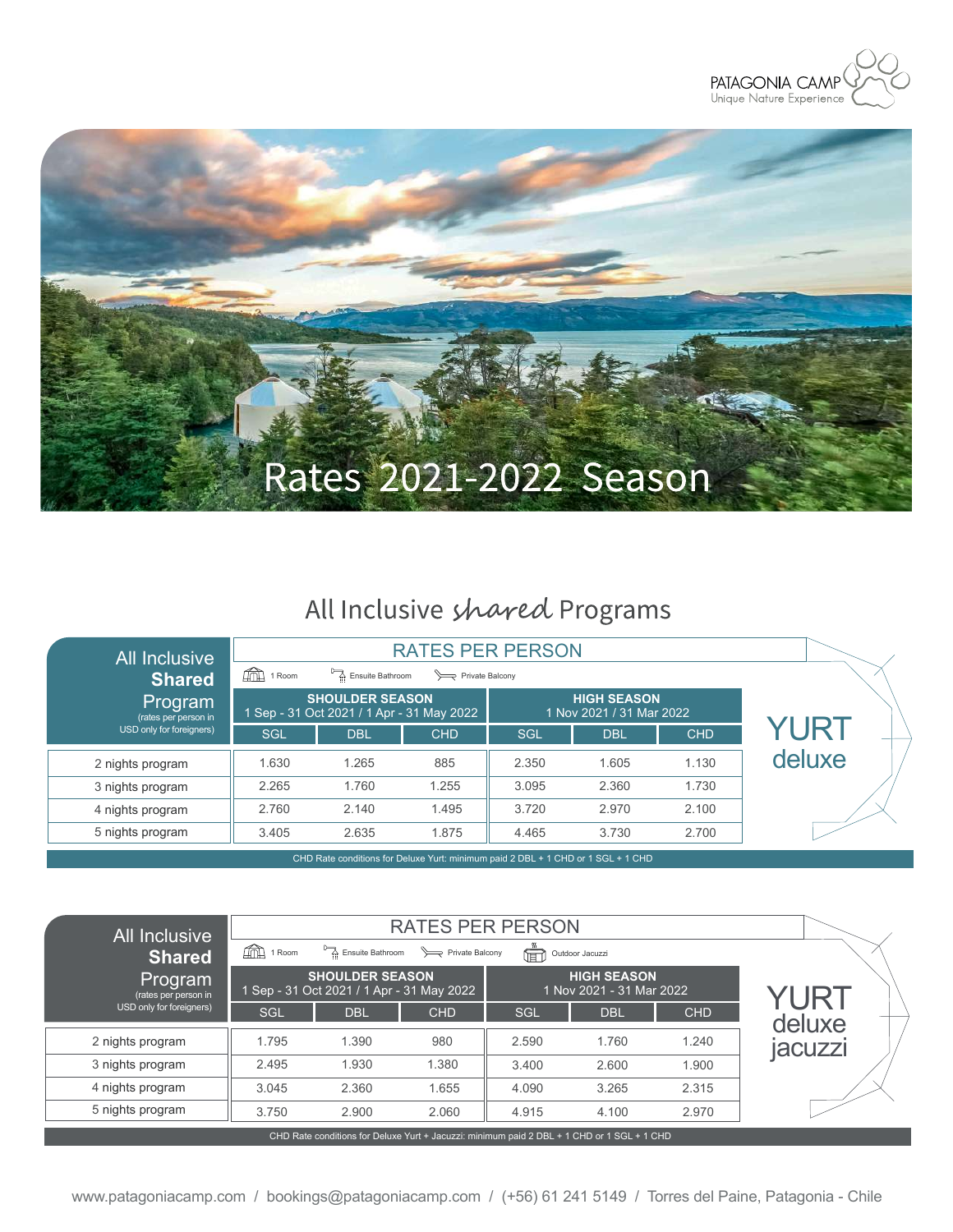

| All Inclusive<br>Shared         | $\widehat{\text{max}}$ 1 Room | <b>RATES PER PERSON</b><br>Ensuite Bathroom<br>Private Balcony      | Outdoor Jacuzzi<br>(TET)                       | Lounge room |       |
|---------------------------------|-------------------------------|---------------------------------------------------------------------|------------------------------------------------|-------------|-------|
| Program<br>(rates per person in |                               | <b>SHOULDER SEASON</b><br>1 Sep - 31 Oct 2021 / 1 Apr - 31 May 2022 | <b>HIGH SEASON</b><br>1 Nov 2021 - 31 Mar 2022 |             |       |
| USD only for foreigners)        | SGL                           | <b>DBL</b>                                                          | SGL                                            | <b>DBL</b>  | YURI  |
| 2 nights program                | 2.045                         | 1.570                                                               | 2.770                                          | 1.965       | suite |
| 3 nights program                | 2.890                         | 2.290                                                               | 3.695                                          | 2.890       |       |
| 4 nights program                | 3.620                         | 2.905                                                               | 4.505                                          | 3.695       |       |
| 5 nights program                | 4.465                         | 3.620                                                               | 5.430                                          | 4.610       |       |

|                                                     | <b>RATES PER PERSON</b>      |                                                                     |                  |                    |                 |               |                                                |                    |             |
|-----------------------------------------------------|------------------------------|---------------------------------------------------------------------|------------------|--------------------|-----------------|---------------|------------------------------------------------|--------------------|-------------|
| <b>All Inclusive</b>                                | <b>And 2 Connected Rooms</b> |                                                                     | Ensuite Bathroom |                    | Private Balcony |               | Ē<br>Outdoor Jacuzzi                           |                    |             |
| <b>Shared</b><br>Program                            |                              | <b>SHOULDER SEASON</b><br>1 Sep - 31 Oct 2021 / 1 Apr - 31 May 2022 |                  |                    |                 |               | <b>HIGH SEASON</b><br>1 Nov 2021 - 31 Mar 2022 |                    | <b>YURT</b> |
| (rates per person in<br>USD only for foreigners)    |                              | <b>ADULTS</b>                                                       |                  | ADULTS + CHILD (*) |                 | <b>ADULTS</b> |                                                | ADULTS + CHILD (*) |             |
|                                                     | <b>TLP</b>                   | QDPL                                                                | <b>DBL</b>       | <b>CHD</b>         | <b>TLP</b>      | QDPL          | <b>DBL</b>                                     | <b>CHD</b>         | family      |
| 2 nights program                                    | 1.390                        | 1.185                                                               | 1.390            | 700                | 1.760           | 1.490         | 1.760                                          | 880                |             |
| 3 nights program                                    | 1.930                        | 1.655                                                               | 1.930            | 965                | 2.600           | 2.215         | 2.600                                          | 1.300              |             |
| 4 nights program                                    | 2.360                        | 2.070                                                               | 2.360            | 1.170              | 3.265           | 2.860         | 3.265                                          | 1.640              |             |
| 5 nights program                                    | 2.900                        | 2.540                                                               | 2.900            | 1.450              | 4.100           | 3.580         | 4.100                                          | 2.055              |             |
| * Family Yurt conditions: Minimum paid 2 DBL+ 2 CHD |                              |                                                                     |                  |                    |                 |               |                                                |                    |             |

### ALL INCLUSIVE SHARED PROGRAMS INCLUDE SHARED TRANSFERS

- Accommodation in Deluxe Yurt, Deluxe Yurt + Jacuzzi, Suite Yurt or Family Yurt depending on your request.
- Full board (buffet breakfast / lunch or box lunch / three courses menu dinner).
- Open bar (house wines & standard liquors included; premium wines & liquors available with an additional cost).
- Daily shared excursions from our catalogue of included activities to Torres del Paine National Park and surroundings (excursions are subject to availability and weather conditions. Excursions are organized in groups of two Yurts minimum at guest arrival).
- Bilingual guides (Spanish / English).
- Entrance fee to Torres del Paine National Park.
- Regular transfers from and to Punta Arenas, Puerto Natales, Cancha Carrera or Cerro Castillo (transfer from and to El Calafate available with an additional cost). Transfer schedules are subject to changes without prior notice.

### ALL INCLUSIVE SHARED PROGRAMS DO NOT INCLUDE Phone calls.

- 
- **Laundry.**
- Premium liquors and wines.
- Any other wine alternatives different from the house wine.
- Any other item not mentioned or extras.

- Transfer IN from:
- Punta Arenas city
- Punta Arenas airport
- Puerto Natales
- Cerro Castillo

Transfer OUT from Patagonia Camp to:

- Puerto Natales
- Punta Arenas airport
- Punta Arenas city
- Cancha Carrera
- \* Check transfer schedule in our Transfer in and Transfer out time table. Transfers are shared with other guests of Patagonia Camp.

*\*\* Note:*

*From December 15, 2021 to January 15, 2022 only 3 to 5 nights All inclusive programs will be sold.*

*(Special booking conditions and payment policy applies for this peak season, check our cancellation policies).*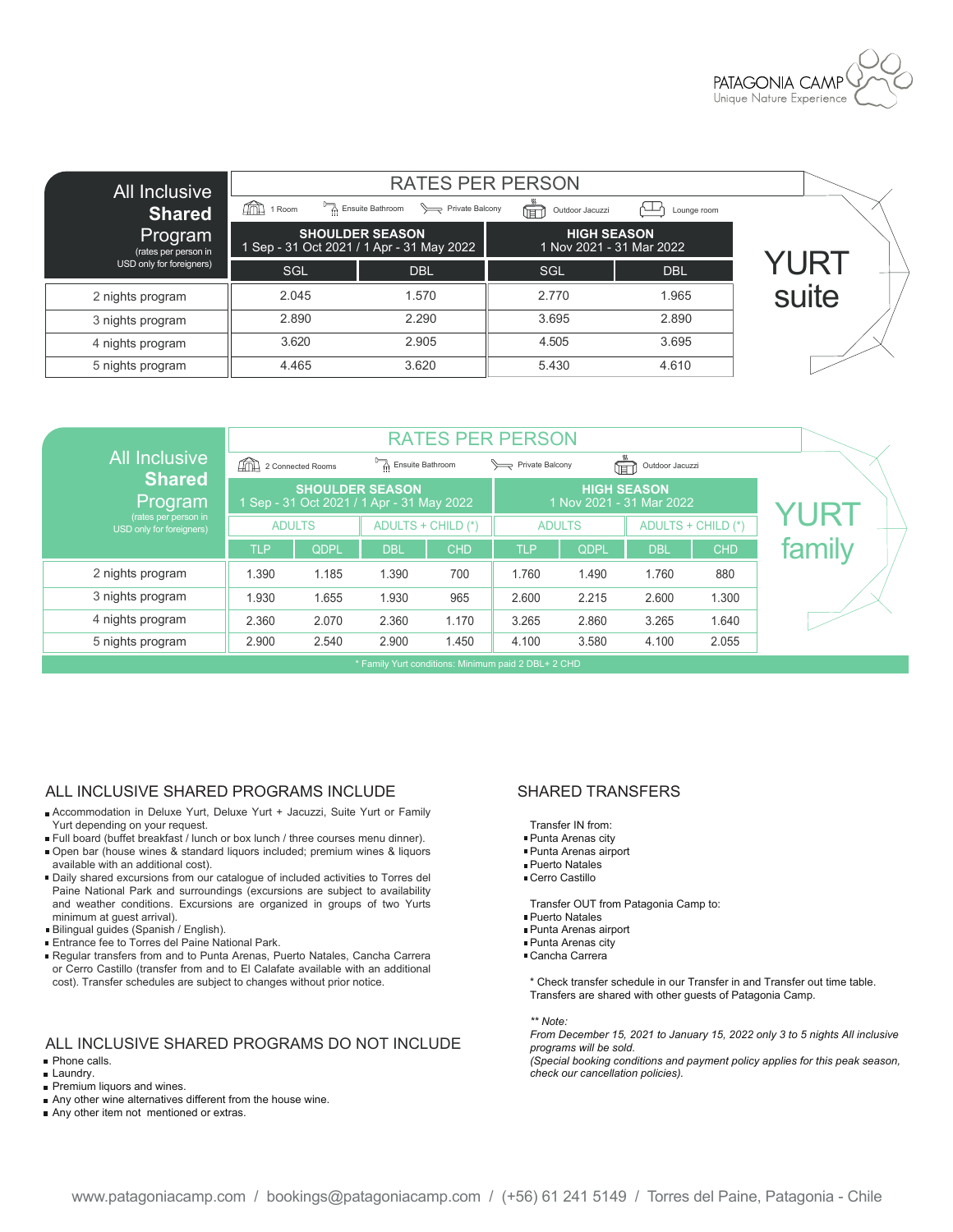

# All Inclusive private Programs

| All Inclusive                           |                               | <b>RATES PER PERSON</b>                                                                              |            |       |                                                |            |         |  |
|-----------------------------------------|-------------------------------|------------------------------------------------------------------------------------------------------|------------|-------|------------------------------------------------|------------|---------|--|
| <b>Private</b>                          | $\widehat{\text{max}}$ 1 Room | Ensuite Bathroom                                                                                     |            |       |                                                |            |         |  |
| <u> Program</u><br>(rates per person in |                               | <b>SHOULDER SEASON</b><br>1 Sep - 31 Oct 2021 / 1 Apr - 31 May 2022                                  |            |       | <b>HIGH SEASON</b><br>1 Nov 2021 - 31 Mar 2022 |            | YURT    |  |
| USD only for foreigners)                | <b>SGL</b>                    | <b>DBL</b>                                                                                           | <b>CHD</b> | SGL   | <b>DBL</b>                                     | <b>CHD</b> | deluxe  |  |
| 2 nights program                        | 4.100                         | 2.490                                                                                                | 1.790      | 4.790 | 2.790                                          | 1.990      | jacuzzi |  |
| 3 nights program                        | 5.490                         | 3.290                                                                                                | 2.300      | 6.390 | 3.890                                          | 2.690      |         |  |
| 4 nights program                        | 6.780                         | 3.990                                                                                                | 2.710      | 7.890 | 4.890                                          | 3.290      |         |  |
| 5 nights program                        | 8.170                         | 4.790                                                                                                | 3.220      | 9.490 | 5.990                                          | 3.990      |         |  |
|                                         |                               | <u>OUD Detailed Bernstein Detection Ment and Leastern and the constitution of Detailed Authority</u> |            |       |                                                |            |         |  |

CHD Rate conditions for Deluxe Yurt + Jacuzzi: minimum paid 2 DBL + 1 CHD or 1 SGL + 1 CH

| All Inclusive<br><b>Private</b> | ÍФ<br>1 Room | <b>RATES PER PERSON</b><br>Ensuite Bathroom > Private Balcony       | Outdoor Jacuzzi<br>偏 | Lounge room                                    |       |
|---------------------------------|--------------|---------------------------------------------------------------------|----------------------|------------------------------------------------|-------|
| Program<br>(rates per person in |              | <b>SHOULDER SEASON</b><br>1 Sep - 31 Oct 2021 / 1 Apr - 31 May 2022 |                      | <b>HIGH SEASON</b><br>1 Nov 2021 - 31 Mar 2022 |       |
| USD only for foreigners)        | <b>SGL</b>   | <b>DBL</b>                                                          | SGL                  | <b>DBL</b>                                     | YURT  |
| 2 nights program                | 4.920        | 2.990                                                               | 5.790                | 3.390                                          | suite |
| 3 nights program                | 6.590        | 3.990                                                               | 7.690                | 4.690                                          |       |
| 4 nights program                | 8.190        | 4.890                                                               | 9.490                | 5.890                                          |       |
| 5 nights program                | 9.860        | 5.890                                                               | 11.390               | 7.190                                          |       |

|                                                  | <b>RATES PER PERSON</b> |                                           |                        |                    |                 |                    |                          |                    |        |
|--------------------------------------------------|-------------------------|-------------------------------------------|------------------------|--------------------|-----------------|--------------------|--------------------------|--------------------|--------|
| <b>All Inclusive</b>                             | 2 Connected Rooms       |                                           | Ensuite Bathroom       |                    | Private Balcony |                    | Outdoor Jacuzzi<br>甸     |                    |        |
| <b>Private</b><br>Program                        |                         | 1 Sep - 31 Oct 2021 / 1 Apr - 31 May 2022 | <b>SHOULDER SEASON</b> |                    |                 | <b>HIGH SEASON</b> | 1 Nov 2021 - 31 Mar 2022 |                    |        |
| (rates per person in<br>USD only for foreigners) |                         | <b>ADULTS</b>                             |                        | ADULTS + CHILD (*) |                 | <b>ADULTS</b>      |                          | ADULTS + CHILD (*) | YUR.   |
|                                                  | <b>TLP</b>              | QDPL                                      | <b>DBL</b>             | <b>CHD</b>         | <b>TLP</b>      | QDPL               | <b>DBL</b>               | <b>CHD</b>         | family |
| 2 nights program                                 | 2.490                   | 2.120                                     | 2.490                  | 1.245              | 2.790           | 2.390              | 2.790                    | 1.395              |        |
| 3 nights program                                 | 3.290                   | 2.790                                     | 3.290                  | 1.645              | 3.890           | 3.300              | 3.890                    | 1.945              |        |
| 4 nights program                                 | 3.990                   | 3.390                                     | 3.990                  | 1.995              | 4.890           | 4.190              | 4.890                    | 2.445              |        |
| 5 nights program                                 | 4.790                   | 4.060                                     | 4.790                  | 2.395              | 5.990           | 5.100              | 5.990                    | 2.995              |        |

Family Yurt conditions: Minimum paid 2 adults + 2 children.

- Accommodation in Deluxe Yurt + Jacuzzi, Suite Yurt or Family Yurt depending on your request.
- Full board (buffet breakfast / lunch or box lunch / three courses menu dinner). Open bar.
- Private excursions from our catalogue of included activities to Torres del Paine National Park and surroundings (excursions are subject to availability and weather conditions). One external excursion is included.
- Bilingual guides (Spanish / English). Other languages available under request.
- **Entrance fee to Torres del Paine National Park.**
- Private transfers from and to Punta Arenas, Puerto Natales, Cancha Carrera or Cerro Castillo. To El Calafate the transfer in or out will be included.

### ALL INCLUSIVE PRIVATE PROGRAMS INCLUDE ALL INCLUSIVE PRIVATE PROGRAMS DON'T INCLUDE

- **Phone calls.**
- **Laundry.**
- Any other item not mentioned or extras.

*\*\* Note:*

*From December 15, 2021 to January 15, 2022 only 3 to 5 nights All inclusive programs will be sold. (Special booking conditions and payment policy applies for this peak season, check our cancellation policies).*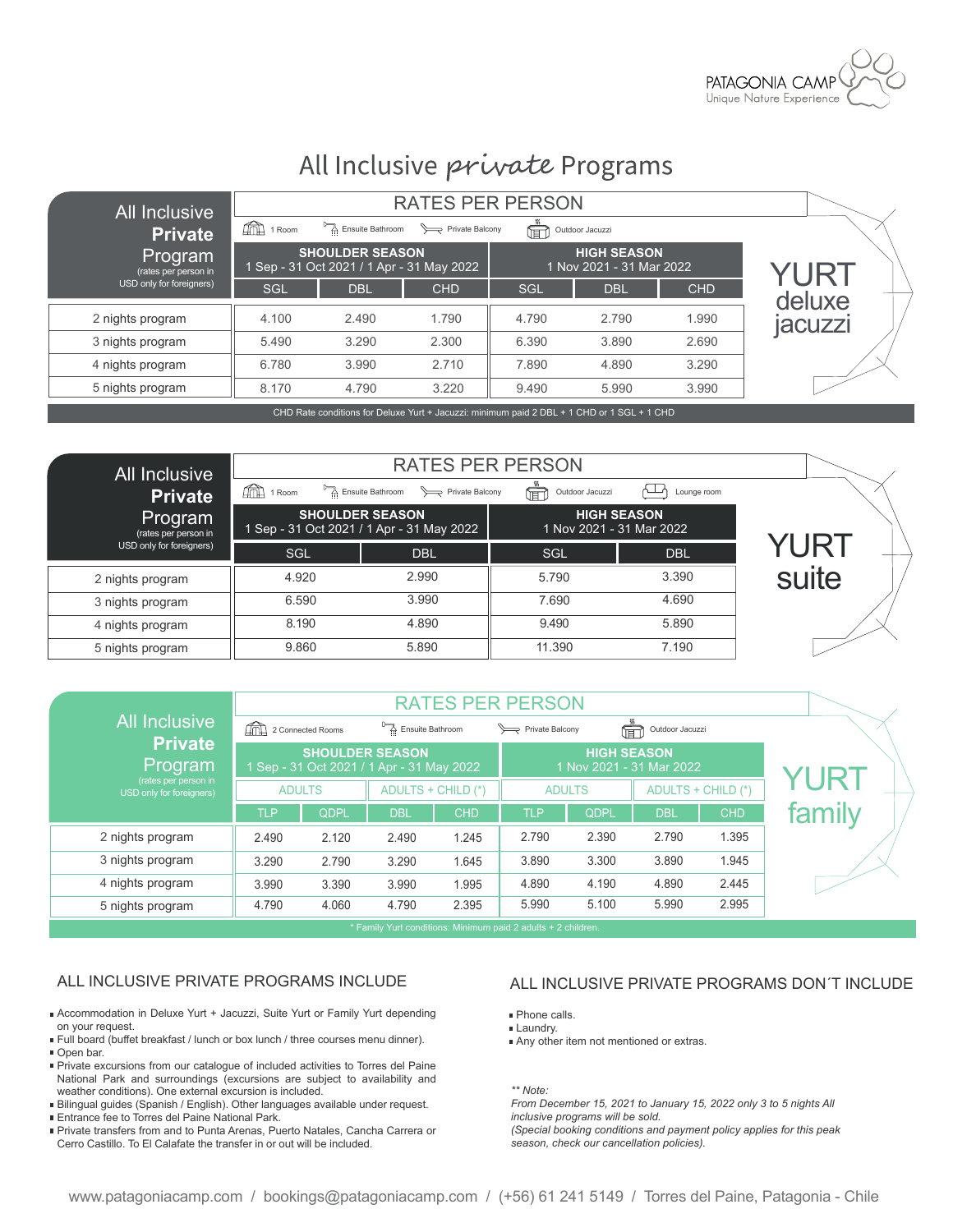

### GENERAL NOTES

- All rates are expressed in USD (american dollars).
- Rates in USD are tax exempt for foreigner guests not residents in Chile. To apply for a tax exemption guests must pay in USD and show their valid passport and tourist card upon the check-in.
- Rates are valid from September 1, 2021 to May 31, 2022. Check opening / closing dates of Patagonia Camp.
- From December 15, 2021 to January 15, 2022 only 3 to 5 night All Inclusive Programs will be sold and special conditions and payment policy applies for this peak season, check the table on the following page.
- Child rate (CHD) apply up to 12 years old in additional bed sharing Yurt with their parents.
- Maximum 1 additional bed per Yurt.
- In order to give families the most enjoyable experience at Patagonia Camp, we recommend our hotel for children aged 10+.
- Any extra expenses for delay in flight arrivals or cruises is out of the responsibility of Patagonia Camp.
- Excursions are subject to changes according to weather conditions and availability. Shared excursions will be organized in groups at guest arrival. Departures in groups of 2 Yurts minimum per excursion. Excursions with 2 guest are consider as private.
- For groups we require a preliminary rooming list to be sent 90 days before the group arrival. The final rooming list must be sent 40 days before the check in date.
- Transfer schedules are subject to changes without prior notice according to national flights.
- Rates are subject to changes without prior notice.
- During peak season (December 15 to January 15) reservations for series (series including small groups) and large groups will not be available. For series apply the same booking policy as "Large Groups".

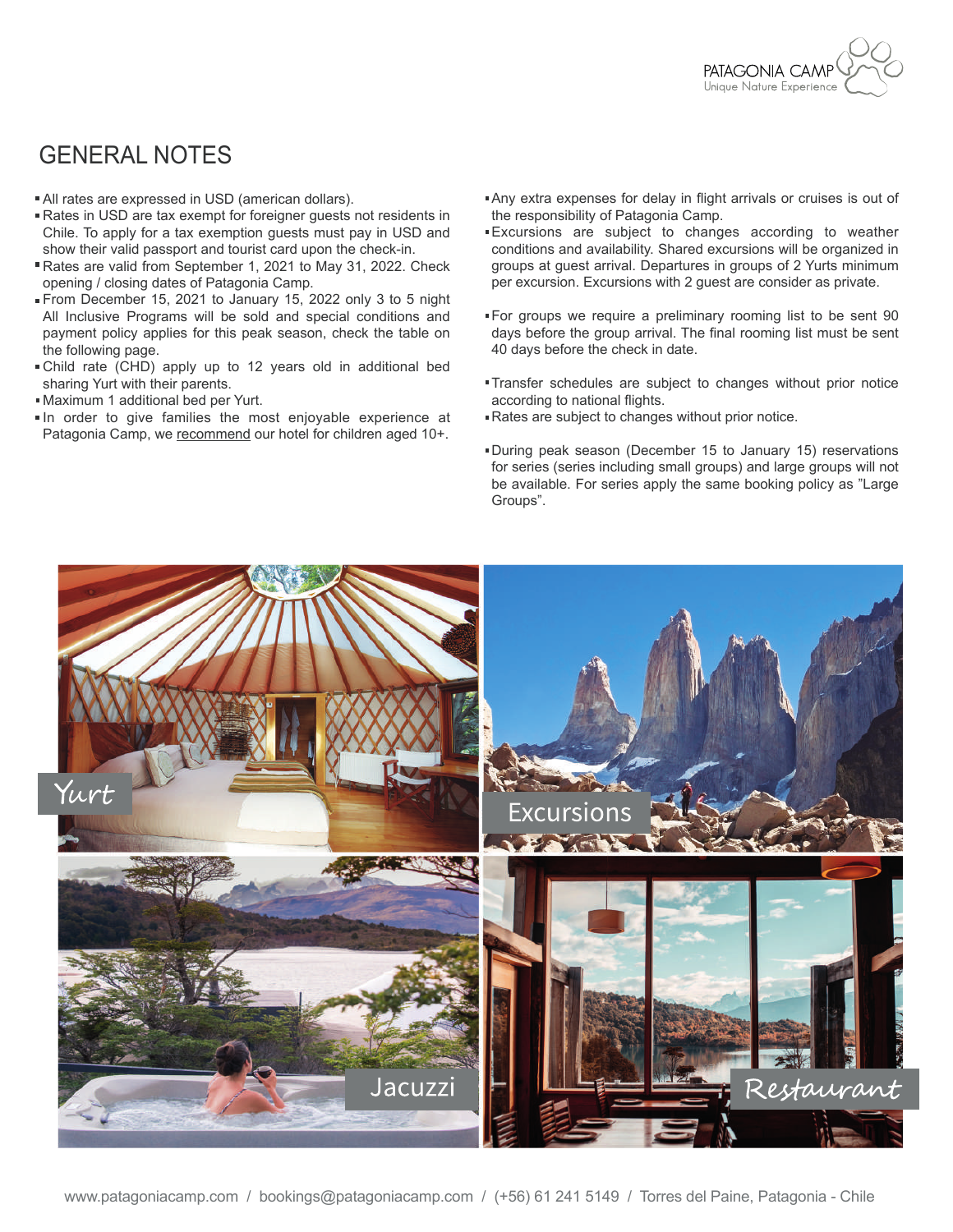

## BOOKING CONDITIONS AND MODIFICATIONS

### **RESERVATIONS**

Reservations must be requested via e-mail to: bookings@patagoniacamp.com

For every booking made the customer will receive a confirmation number as back up on both sides. A booking is understood as confirmed only after receiving a written confirmation.

### TENTATIVE RESERVATION

Reservations without deposits will be consider as "tentative" until the payment is done. In case Patagonia Camp receives enquiries for the same dates of the "tentative" booking, we will get in contact with the client to ask for the deposit, and the client will have 5 working days to do the payment, otherwise Patagonia Camp can cancel the reservation without prior notice.

### MODIFICATIONS

Modifications are subject to Patagonia Camp availability. Modifications must be requested via e-mail to: bookings@patagoniacamp.com

It is understood the reservation is modified only after receiving the confirmation change written.

### MODIFICATIONS AFTER THE DEAD LINE

Patagonia Camp will make every effort to assist you if you wish to alter your arrangements, but it may not always be possible. Please note that if your request for an amendment is made within the cancellation periods detailed under our published

`Cancellation Policies´, such an amendment may be treated as a cancellation and re-booking and the normal cancellation charges detailed will apply. Apply for amendments that involves a reduction in the number of persons, room nights and/or Yurts.

For all booking we require the following information for each guest:

- Name
- Date of birth
- Citizenship
- Passport number
- Transfer IN/OUT contact place
- Nutritional requirements

For all groups we require the final rooming list 40 days before guest's arrival.

### AVAILABILITY ENQUIRY

The confirmation of availability is given in written by email. This means that a Yurt is not consider booked or as a tentative reservation when availability is asked over the phone, Skype or Whatsapp. When Tour Operators ask for availability by phone, they must send a formal request via email to hold the Yurt as a tentative reservation or as a confirmed booking. Once the formal code is received via email, Tour Operators can confirm the availability to their clients; this is defined like this due to bookings are very dynamic.

### PAYMENT POLICIES

INDIVIDUAL (1 to 4 persons / until 2 Yurts)

To make a reservation we require a deposit of 30% of the total reservation cost within 5 working days after the confirmation has been received.

The remaining balance must be paid 45 days before to check in. When booking within 45 days previous the check in, the reservation must be paid immediately in full.

 For reservations during peak season the remaining balance must be paid 60 days before to check in.

SMALL GROUPS (5 to 14 persons / between 3-7 Yurts)

To make a reservation we require a deposit of 30% of the total reservation cost within 5 working days after the confirmation has been received.

The remaining balance must be paid 75 days before the check in. When booking within 75 days previous to check in, the reservation must be paid immediately in full.

 For reservations during peak season the remaining balance must be paid 105 days before to check in.

LARGE GROUPS (15 or more people / 8 or more Yurts) To make a reservation we require a deposit of 30% of the total reservation cost within 5 working days after the confirmation has been received.

The remaining balance must be paid 105 days before the check

in. When booking within 105 days previous to check in, the reservation must be paid immediately in full.

For all reservations staying during peak season from December 15 to January 15, special booking conditions, payment and cancellation policies apply, please check the table at the end of this document.

During peak season (December 15 to January 15) reservations for series (series including small groups) and large groups will not be available. For series (small or large groups) apply the "large groups" reservation, cancellation and payment policies.

A reservation (individual or group) is confirmed only once payment of the deposit is received. It is understood that any reservation without the deposit is not confirmed from the client and therefore can be cancelled by Patagonia Camp according to it´s needs without prior notice.

Important Note: All Payments to Patagonia Camp by wire transfer must include all relevant bank charges and/or other expenses, and is the responsibility of the payee to assume these charges. Applies for individual and groups reservations.